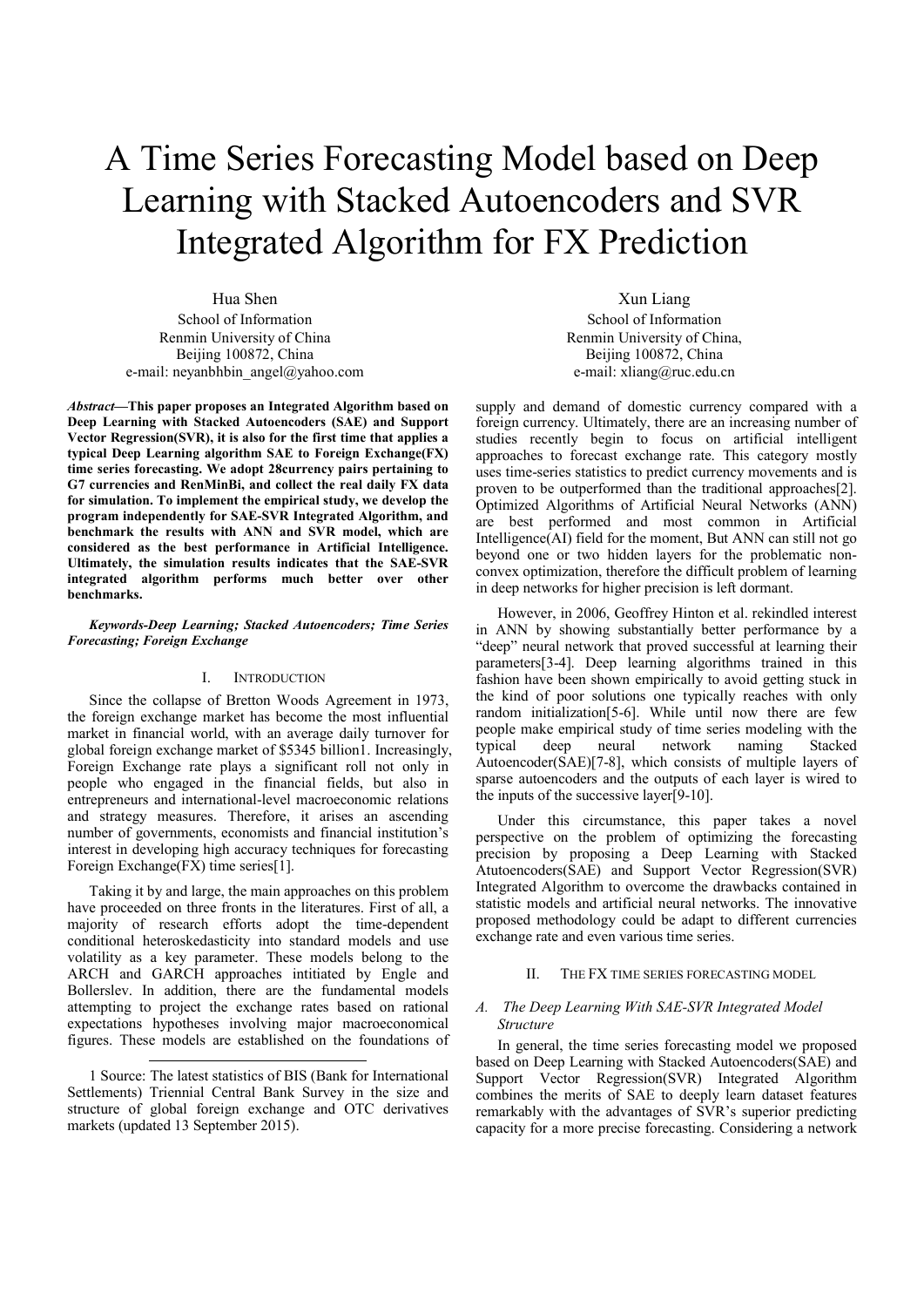structure of deep learning with SAE-SVR Integrated Algorithm as shown in Figure1, it consists of one Input Layer, one Output Layer and K Hidden Layers. With this greedy layer-wise training method, each hidden layer can gradually learn partwhole features of the dataset.



Figure 1. Deep Learning with SAE-SVR Integrated Algorithm Structure

To be specific, during the implementation process, we train the SAE-SVR Integrated Algorithm layer by layer, and each layer represents a Sparse Autoencoder, which is illustrated in Figure2 below.

For the first Sparse Autoencoder, we initiate the net-config  $_{\text{as}}(W, b) = (W^{(1)}, b^{(1)}, W^{(2)}, b^{(2)})$ , for  $W^{(1)}_y$  connects the jth unit in layer L with the ith unit in layer L+1, and  $(l)$ *<sup>i</sup> <sup>b</sup>* represents the bias of ith unit in layer L+1. In addition, we define  $a_i^{(l)}$  as the activation of ith unit in layer L, as well as the output of this neural unit, and  $z_i^{(l)}$  as the input of this neural unit. Therefore, the functional relationship of the first Sparse Autoencoder for a single input loop is as below:

$$
a_1^{(2)} = f(z_1^{(2)}) = f(\sum_{i=1}^N W_{1i}^{(1)} x_i + b_1^{(1)})
$$
  
\n...  
\n
$$
a_M^{(2)} = f(z_M^{(2)}) = f(\sum_{i=1}^N W_{Mi}^{(1)} x_i + b_M^{(1)})
$$
  
\n
$$
a_1^{(3)} = \hat{x}_1 = f(z_1^{(3)}) = f(\sum_{i=1}^M W_{1i}^{(2)} a_i^{(2)} + b_1^{(2)})
$$
  
\n...  
\n
$$
a_N^{(3)} = \hat{x}_N = f(z_N^{(3)}) = f(\sum_{i=1}^M W_{Ni}^{(2)} a_i^{(2)} + b_N^{(2)})
$$

Where  $f(\cdot): \mathbb{R} \to \mathbb{R}$ , here we set it a Sigmoid Function as :

$$
f(z) = \frac{1}{1 + \exp(-z)}
$$

Input<br>Features l **Input**<br>Features II **Features II** Output<br>Feature L Process Process ? Process 3 **Features IV** Input<br>Features III SVR<br>Model **Engineer K.A** 

Figure 2. The Deep Learning with SAE-SVR Integrated Algorithm FeedForward Substep Structure

Process 4

Process K

## *B. The Back-Propagation Fine-Tuning of Algorithm Model*

As is known, the output of the first Sparse Autoencoder is  $A^{(3)} = \{a_1^{(3)}, a_2^{(3)}, ..., a_N^{(3)}\} \in R$ , while the real value of L3 equals to input  $X = \{x_1, x_2, ..., x_N\} \in \mathbb{R}$  according to attribute of Stacked Autoencoders. In the following, we conduct a Back-Propagation algorithm to fine-tune the net-config during multi input loops for the first Sparse Autoencoder.

Firstly, we define a training set as  $\{(x^{(1)}, \hat{x}^{(1)}), ..., (x^{(m)}, \hat{x}^{(m)})\}$ , and a Square Error Cost Function  $J(W, b)$  as

$$
J(W, b) = \left[\frac{1}{m} \sum_{i=1}^{m} J(W, b; x^{(i)}, \hat{x}^{(i)})\right] + \frac{\lambda}{2} \sum_{i=1}^{2} \sum_{i=1}^{s_{i}} \sum_{j=1}^{n} (W_{ji}^{(i)})^{2} + \beta \sum_{j=1}^{s_{2}} KL(\rho || \hat{\rho}_{j})
$$
  
\n
$$
= \left[\frac{1}{m} \sum_{i=1}^{m} \left(\frac{1}{2} || \hat{x}^{(i)} - x^{(i)} ||^{2}\right)\right] + \frac{\lambda}{2} \sum_{i=1}^{2} \sum_{i=1}^{s_{i}} \sum_{j=1}^{s_{i+1}} (W_{ji}^{(i)})^{2} + \beta \sum_{j=1}^{s_{2}} KL(\rho || \hat{\rho}_{j})
$$
  
\nWhere  $\frac{\lambda}{2} \sum_{i=1}^{2} \sum_{i=1}^{s_{i}} \sum_{j=1}^{s_{i+1}} (W_{ji}^{(i)})^{2}$  is the Weight Decay Term to avoid

overfitting,  $S_L$  means the number of units of layer L, and 2

 $\rho$  means SparsityParam,  $\sum\limits_{j=1}^{s_2} \textit{KL}(\rho \, \| \, \hat{\rho}_j)$  $\sum_{j=1}^{N} KL(\rho || \hat{\rho}_j)$  is Penalty Term based on Kullback-Leibler Divergence:

$$
KL(\rho \|\hat{\rho}_j) = \rho \log \frac{\rho}{\hat{\rho}_j} + (1 - \rho) \log \frac{1 - \rho}{1 - \hat{\rho}_j}
$$

The concrete steps of Back-Propagation algorithm for the first sparse autoencoder are as follows:

**Step1:** Perform a FeedForward process and obtain the activations for each unit and corresponding net-configs.

**Step2:** For each unit i of ouput layer L3, set error value  $\delta$  as:

Identify applicable sponsor/s here. *(sponsors)*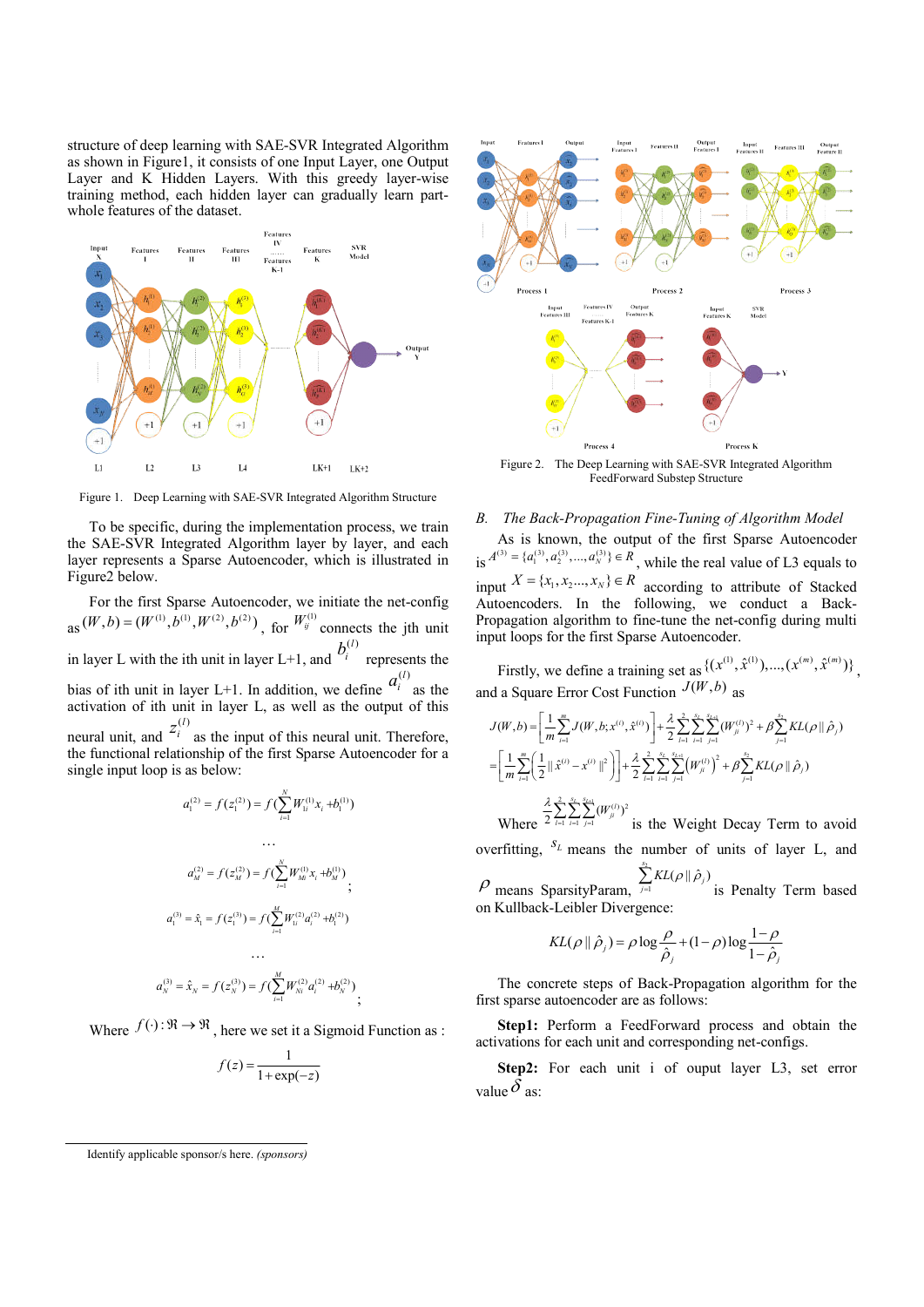$$
\delta_i^{(3)} = \frac{\partial}{\partial z_i^{(3)}} \frac{1}{2} ||x_i - \hat{x}_i||^2 = -(x_i - a_i^{(3)}) \cdot f'(z_i^{(3)})
$$

**Step3:** For each unit i of hidden layer L2, set:

$$
\delta_i^{(2)} = \left(\sum_{j=1}^{s3} W_{ji}^{(2)} \delta_j^{(3)}\right) f'(z_i^{(2)})
$$

**Step4:** Calculate the desired partial derivatives  ${W_1 grad, W_2 grad, b_1 grad, b_2 grad}$ <sub>by:</sub>

$$
\frac{\partial}{\partial W_{ij}^{(l)}} J(W, b; x, \hat{x}) = a_j^{(l)} \delta_i^{(l+1)} \frac{\partial}{\partial b_i^{(l)}} J(W, b; x, \hat{x}) = \delta_i^{(l+1)}
$$

**Step5:** Update the net-config  $(W, b) = (W^{(1)}, b^{(1)}, W^{(2)}, b^{(2)})$  by:

$$
W_{ij}^{(l)} = W_{ij}^{(l)} - \alpha \frac{\partial}{\partial W_{ij}^{(l)}} J(W, b) \sum_{i} b_i^{(l)} = b_i^{(l)} - \alpha \frac{\partial}{\partial b_i^{(l)}} J(W, b)
$$

Above all, the first Sparse Autoencoder learns itself with multi input loops during above fine-tune procedure to obtain more precise forecasting results. However, the processes of training the remaining Sparse Autoencoders are similar to that of the first one, and the activations outputs of each layer is wired to the inputs of the successive layer, until the Kth activations obtained from process K-1 will be directly conducted as input of a SVR model.

Last but not least, after all the K processes are accomplished, there will be a further Back-Propagation finetune for the whole SAE-SVR Integrated Algorithm descend the error of prediction outcomes. What should be noted different is that we define the error value of the last layer as:

$$
\delta_i^{(L_n)} = \frac{\partial}{\partial z_i^{(L_n)}} \frac{1}{2} ||y_i - \hat{x}_i||^2 = -(y_i - a_i^{(L_n)}) \cdot f'(z_i^{(L_n)})
$$

In the last layer, we compare the output directly with the real forecasting value  $Y = (y_1, ..., y_M) \in R$  of the dataset.

## III. DATA COLLECTION AND TESTING

In this paper, we base the Foreign Exchange (FX) rate datasets on the G7 currencies (USD, GBP, EUR, JPY, AUD, CAD, CHF), and collect them on MetaTrader4 platform of FXCM. In view of the significant influences of RenMinBi, we additionally adopt CNY from SAFE (State Administration of Foreign Exchange) official website. Therefore, we use 28 currency pair datasets in total illustrated in Table 1.

TABLE1. THE 28 CURRENCY PAIR DATASETS

| <b>USD</b> | <b>EUR</b> | <b>GBP</b> | <b>CAD</b> | <b>AUD</b> | <b>JPY</b> | <b>CHF</b> | <b>CNY</b>                                                         |
|------------|------------|------------|------------|------------|------------|------------|--------------------------------------------------------------------|
|            |            |            | 5USDCAD    |            | 11USDJPY   | 16USDCHF   | 22USDCNY                                                           |
| 1EURUSD    |            | 4EURGBP    | 6EURCAD    | 9EURAUD    | 12EURJPY   | 17EURCHF   | 23EURCNY                                                           |
| 2GBPUSD    |            |            | 7GBPCAD    | 10GBPAU    | 13GBPJPY   | 18GBPCHF   | 24GBPCNY                                                           |
|            |            |            |            |            | 14CADJPY   | 19CADCHF   | 25CADCNY                                                           |
| 3AUDUSD    |            |            | 8AUDCAD    |            | 15AUDJPY   | 20AUDCHF   | 26AUDCNY                                                           |
|            |            |            |            |            |            |            | 27JPYCNY                                                           |
|            |            |            |            |            | 21CHFJPY   |            | 28CHFCNY                                                           |
|            |            |            |            |            |            |            | The initial and and Theoline and memorities for the stational last |

As for the data frequency and time span, we extract the daily FX data in MetaTrader4 and SAFE from 21st Mar 2009 to 1st Feb 2016. Besides, we classify all the dataset into

Training set and Testing set respectively for machine learning process, details are shown in Table 2.

| Dataset No. | Currency pair | <b>AllData Bulk</b> | <b>Start Date</b> | <b>Expiry Date</b> | <b>TrainingSet Bulk</b> | <b>TestingSet Bulk</b> |
|-------------|---------------|---------------------|-------------------|--------------------|-------------------------|------------------------|
| $1 - 21$    | See Table1    | 2048*21             | 2009-03-20        | 2016-02-01         | 1548*21                 | 500*21                 |
| 22          | <b>USDCNY</b> | 1782                | 2008-10-06        | 2016-02-01         | 1282                    | 500                    |
| 23          | <b>EURCNY</b> | 1782                | 2008-10-06        | 2016-02-01         | 1282                    | 500                    |
| 24          | <b>GBPCNY</b> | 1782                | 2008-10-06        | 2016-02-01         | 1282                    | 500                    |
| 25          | <b>CADCNY</b> | 1014                | 2011-11-28        | 2016-02-01         | 514                     | 500                    |
| 26          | <b>AUDCNY</b> | 1014                | 2011-11-28        | 2016-02-01         | 514                     | 500                    |
| 27          | <b>JPYCNY</b> | 1782                | 2008-10-06        | 2016-02-01         | 1282                    | 500                    |
| 28          | <b>CHFCNY</b> | 59                  | $2015 - 11 - 10$  | 2016-02-01         | 39                      | 20                     |
| Sum         | ----          | 52223               |                   | ----               | 38703                   | 13520                  |

TABLE2. THE DETAILS OF 28 CURRENCY PAIR DATASETS

Before we conduct the simulation test, firstly, the data should be normalized between [0, 1] scale, for each currency pair time series data  $S = (s_1, s_2, ..., s_T)$ , the conversion formula is:

$$
z_i = \frac{s_{\text{max}} - s_i}{s_{\text{max}} - s_{\text{min}}}
$$

Then we get the normalized currency pair time series  $Z = (z_1, z_2, ..., z_T)$  secondly, the normalized

 $Z = (z_1, z_2, ..., z_T)$  will be transformed into a L-lag-window multi-dimension time series vector  $X = [X_1, ..., X_M] = (x_{ij})_{i,j=1}^{L,M}$ , for  $X_i = (z_i, ..., z_{i+L-1})' \in R^L$ ,  $M = T - L + 1$ , and the lag-window L is an integer meeting  $2 \le L \le T/2$ . So the new input vector is as below: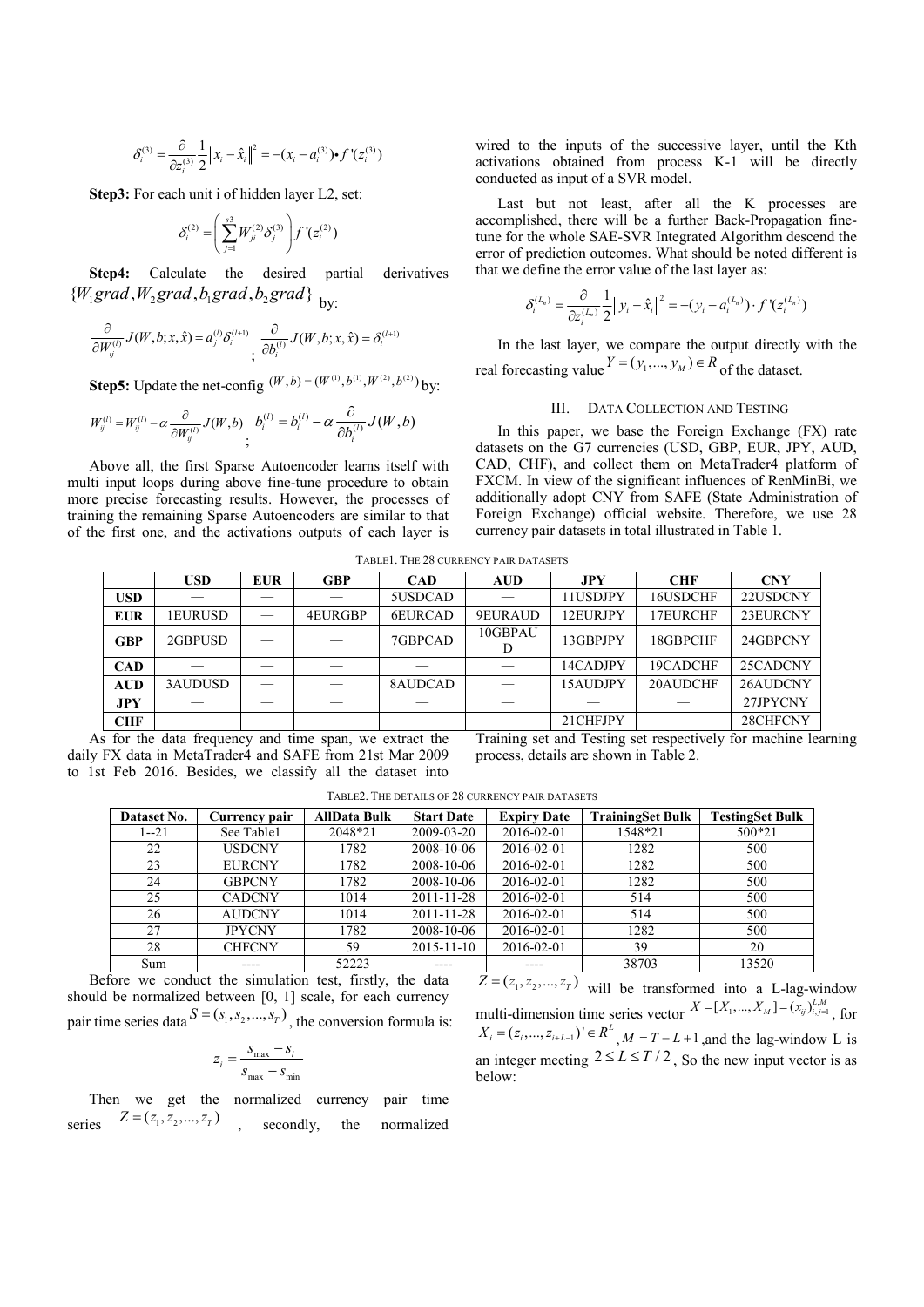$$
X = [X_1, ..., X_M] = (x_{ij})_{i,j=1}^{L,M} = \begin{bmatrix} z_1 & z_2 & z_3 & ... & z_M \\ z_2 & y_3 & z_4 & ... & z_{M+1} \\ ... & ... & ... & ... & ... \\ z_L & z_{L+1} & z_{L+2} & ... & z_T \end{bmatrix}
$$

While the output vector is a one-dimensional time series vector:

$$
Y = (y_1, \dots, y_M) \in R
$$

Where  $y_n = z_{n+1}$ , and  $y_n$  indicates the forecasting value of  $X_n = (z_n, ..., z_{n+L-1})' \in R^L$ . Finally, we get the 28 time series input and output vectors after preprocessing.

The methodology we proposed for prediction with Stacked Autoencoders and SVR model is based on Non-stationary and Nonlinear time series. Therefore, this section aims to test Nonlinear and Non-stationary attributes of the dataset by using Normality and Unit Root Tests respectively. On the one hand, we adopt the well-known test Augmented Dickey-Fuller for unit root test to validate the Non-stationary attribute of the 28 currency pair time series. On the other hand, we take use of Jarque-Bera Test to implement the Normality Test of the 28 currency pair time series with help of Eviews Tool, the results could not illustrated for lack of space. However, the Unit Root Test and Normality Test results show that the 28 datasets mostly conform to the Non-stationary and Nonlinear attributes and could be used in our proposed integrated algorithm.

## IV. SIMULATION AND RESULTS

In this paper, we estimate the error with MAE (Mean Absolute Error), MSE (Mean Square Error), RMSE (Root Mean Square Error) as criteria for assessing the validity of our integrated algorithm.

$$
MAE = \sum_{i=1}^{n} \frac{|\hat{y}_i - y_i|}{n}, \quad MSE = \sum_{i=1}^{n} \frac{(\hat{y}_i - y_i)^2}{n}, \quad RMSE = \sqrt{\sum_{i=1}^{n} \frac{(\hat{y}_i - y_i)^2}{n}}
$$

Where  $\hat{y}_i$  is the predicted value of corresponding  $y_i$ .

The simulation environment is based on Matlab R2015a platform in 32-bit Windows7, as to the innovative SAE-SVR integrated algorithm, we refer to the UFLDL Tutorial of Deep Learning curriculum offered by Stanford University, and develop the codes independently. In addition, we benchmark our SAE-SVR integrated algorithm with another two artificial intelligence models: ANN (Artificial Neural Network), and SVR (Support Vector Regression), the ANN model is conducted with Neural Network Time Series Toolbox in Matlab R2015a, while the SVR model is implemented with LIBSVM 3.12 Toolbox.

To be more concrete, the main program implement steps for the SAE-SVR integrated algorithm come down to:

**Step1:** Provide the relevant parameters, involving inputSize, hiddenSizeL1,…,hidenSizeLn, sparsityParam, lambda, beta, alpha, etc.

**Step2:** Load normalized vectors data, including Training Set and Testing Set.

**Step3:** Train the first Sparse Autoencoder with training set as input vector, and get the trained net-config 'sae1Theta', then optimize 'sae1Theta' with SparseAECost function to obtain 'sae1OptTheta', and further conduct feedForwardAutoencoder function to achieve the first feature vector 'sae1Features'.

**Step4:** Train the second Sparse Autoencoder, set the 'sae1Features' as input vector and obtain 'sae2Theta', 'sae2OptTheta', and 'sae2Features'. 'Sae2Features' is the input vector of the next step.

**Step5:** By that analogy, accomplish training N layer Stacked Autoencoders, until the Nth output vector 'saeNFeatures'.

**Step6:** Set 'saeNFeatures' as input vector to train the SVR model, and get the output 'svmoutput'.

**Step7:** Fine-tune the whole SAE-SVR Algorithm: make a comparison between the model output 'svmoutput' with real forecasting value 'y', and fine-tune the model config with stackedAECost function, the updated parameters are saved in stack{}.

**Step8:** Predict the testing set with optimized SAE-SVR Algorithm after fine-tuning, achieve the forecasting values with stackedAEPredict function, and evaluate MSE, RMSE, MAE results.

However, the SAE-SVR Integrated Algorithm flow chart is illustrated below in Figure3:



Figure 3. The SAE-SVR Integrated Algorithm Flow Chart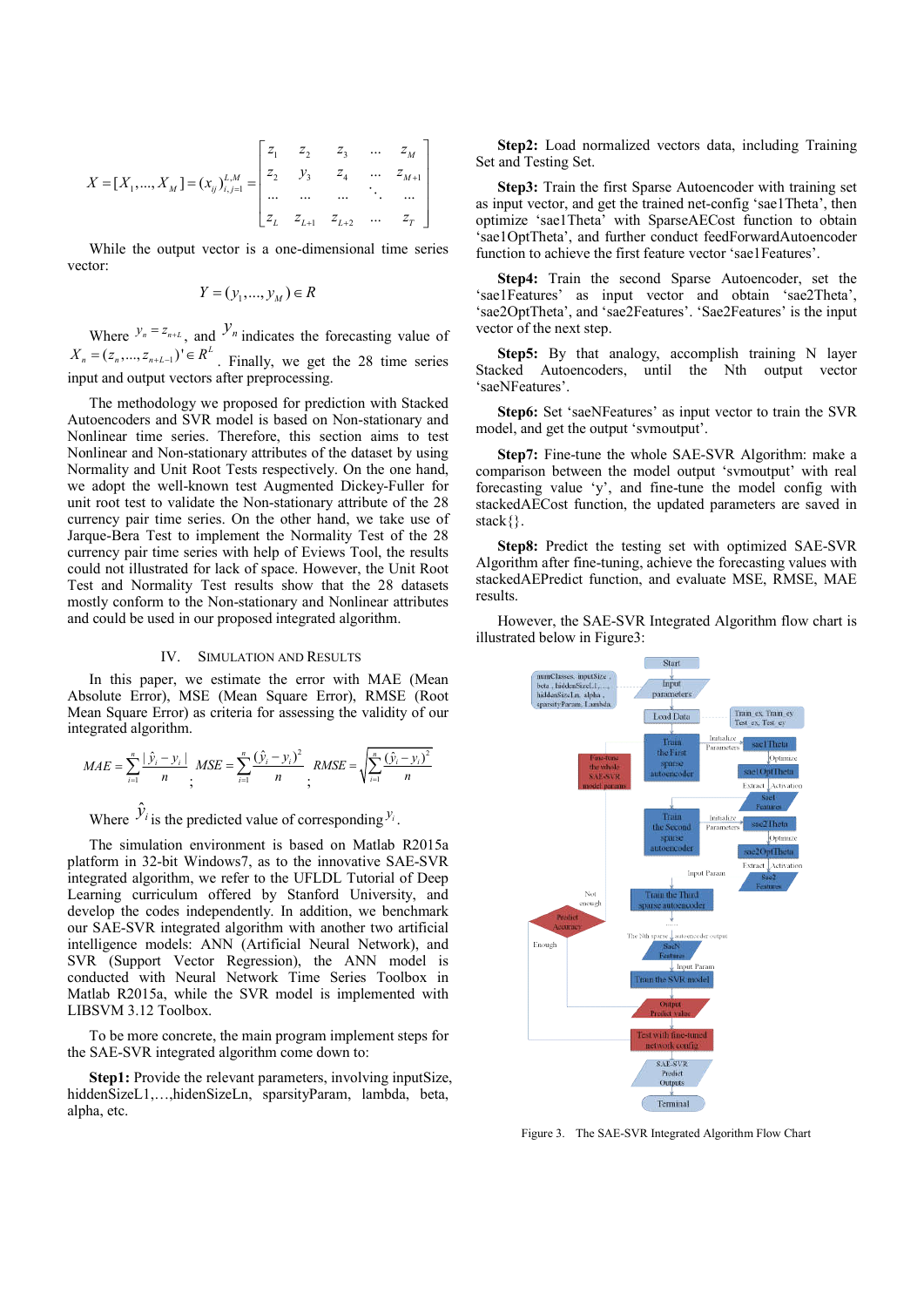| <b>DataSet</b>  | MSE        | MAE     | <b>RMSE</b> | <b>DataSet</b> | MSE        | MAE     | <b>RMSE</b> |
|-----------------|------------|---------|-------------|----------------|------------|---------|-------------|
| <b>1EURUSD</b>  | 2.88E-04   | 0.02234 | 0.016981343 | 8AUDCAD        | 1.57E-04   | 0.01089 | 0.012513113 |
| 2GBPUSD         | $6.09E-04$ | 0.01169 | 0.024677135 | 9EURAUD        | 4.12E-05   | 0.00513 | 0.006416206 |
| <b>3AUDUSD</b>  | 1.95E-04   | 0.01012 | 0.01397165  | 10GBPAUD       | 2.77E-04   | 0.01465 | 0.016632949 |
| <b>4EURGBP</b>  | 2.51E-04   | 0.01149 | 0.015852855 | 11USDJPY       | 2.12E-04   | 0.01577 | 0.014573435 |
| 5USDCAD         | 1.82E-04   | 0.00922 | 0.013475793 | 12EURJPY       | 7.06E-05   | 0.00655 | 0.008399655 |
| <b>6EURCAD</b>  | 1.44E-04   | 0.00984 | 0.011981319 | 13GBPJPY       | 9.14E-05   | 0.0082  | 0.009560063 |
| <b>7GBPCAD</b>  | 2.40E-04   | 0.01808 | 0.015485768 | 14CADJPY       | 1.70E-04   | 0.00939 | 0.013043121 |
| <b>DataSet</b>  | MSE        | MAE     | <b>RMSE</b> | <b>DataSet</b> | MSE        | MAE     | <b>RMSE</b> |
| 15AUDJPY        | 5.06E-05   | 0.0089  | 0.007110471 | 22USDCNY       | 3.11E-04   | 0.0099  | 0.017630116 |
| 16USDCHF        | 3.42E-05   | 0.00788 | 0.005845439 | 23EURCNY       | 2.94E-04   | 0.01578 | 0.017139049 |
| <b>17EURCHF</b> | 7.01E-05   | 0.0049  | 0.008370759 | 24GBPCNY       | 1.68E-04   | 0.01114 | 0.012952683 |
| 18GBPCHF        | 9.99E-05   | 0.00541 | 0.009996749 | 25CADCNY       | 3.20E-04   | 0.01675 | 0.01789905  |
| 19CADCHF        | 4.82E-05   | 0.00978 | 0.006940519 | 26AUDCNY       | $3.63E-04$ | 0.01772 | 0.019063997 |
| 20AUDCHF        | 9.80E-05   | 0.01181 | 0.009900909 | 27JPYCNY       | 1.32E-04   | 0.00086 | 0.011479983 |
| 21CHFJPY        | 4.14E-05   | 0.00835 | 0.006437608 | 28CHFCNY       | 1.92E-05   | 0.00438 | 0.004377614 |

Eventually, the simulation outcomes of the SAE-SVR Integrated Algorithm are summarized in Table3 below:

| TABLE3. THE SIMULATION OUTCOMES OF SAE-SVR INTEGRATED ALGORITHM |  |
|-----------------------------------------------------------------|--|
|-----------------------------------------------------------------|--|

Comparing with the ANN and SVR model, the 28datesets simulation results are aggregated in Table4 below, from which we can tell, ANN model performs much better than SVR model in predicting foreign exchange rate, so we contrast SAE-SVR model directly to ANN model with calculation formula:

$$
Pr\,omoted = \frac{|\,(SAESVR)MSE - (ANN)MSE|}{(ANN)MSE}
$$
\n
$$
Sumup = \sum_{i=1}^{N=28} Pr\,omoted\_value(i)
$$

The promoted column reveals that in 28 entire datasets, although the SAE-SVR model performs not better than ANN in 9 currency pairs involving 1EURUSD, 5USDCAD, 7GBPCAD, 10GBPAUD, 11USDJPY, 22USDCNY, 23EURCNY, 25CADCNY, 26AUDCNY, the other 21 currency pairs datasets all indicate a better performance than ANN and SVR model. Further we calculate the Sum Up of the SAE-SVR's proposed performance, it shows that the SAE-SVR is more than 6 times better than ANN model in MSE criteria, and more than 2 times better than ANN in MAE criteria, which come to the conclusion that the SAE-SVR Integrated Algorithm we proposed is attained with distinction.

| <b>DataSet</b>  | <b>ANN</b> | <b>SVR</b> | <b>SAE-SVR</b> | Promoted   | ANN        | <b>SVR</b> | <b>SAE-SVR</b> | Promoted   |
|-----------------|------------|------------|----------------|------------|------------|------------|----------------|------------|
| Name            | <b>MSE</b> | <b>MSE</b> | <b>MSE</b>     |            | <b>MAE</b> | MAE        | MAE            |            |
| <b>1EURUSD</b>  | 2.7307e-04 | 0.0026098  | 2.88E-04       | $-5.60\%$  | 0.0122     | 0.0399     | 0.02234        | $-83.11%$  |
| 2GBPUSD         | 6.8046e-04 | 0.0011528  | $6.09E-04$     | 10.51%     | 0.0193     | 0.0272     | 0.01169        | 39.43%     |
| <b>3AUDUSD</b>  | 2.3025e-04 | 0.0003145  | 1.95E-04       | 15.22%     | 0.0113     | 0.0143     | 0.01012        | 10.44%     |
| <b>4EURGBP</b>  | 2.6657e-04 | 0.0015129  | 2.51E-04       | 5.72%      | 0.0122     | 0.0307     | 0.01149        | 5.82%      |
| <b>5USDCAD</b>  | 1.3537e-04 | 0.0022363  | 1.82E-04       | $-34.15%$  | 0.0085     | 0.0332     | 0.00922        | $-8.47\%$  |
| <b>6EURCAD</b>  | 2.9867e-04 | 0.0005757  | 1.44E-04       | 51.94%     | 0.0126     | 0.0189     | 0.00984        | 21.90%     |
| 7GBPCAD         | 2.2838e-04 | 0.0007986  | 2.40E-04       | $-5.00\%$  | 0.0167     | 0.0215     | 0.01808        | $-8.26%$   |
| <b>8AUDCAD</b>  | 4.8400e-04 | 0.00068021 | 1.57E-04       | 67.65%     | 0.0167     | 0.0198     | 0.01089        | 34.79%     |
| <b>9EURAUD</b>  | 1.3568e-04 | 0.00024962 | 4.12E-05       | 69.66%     | 0.0084     | 0.0114     | 0.00513        | 38.93%     |
| 10GBPAUD        | 2.1326e-04 | 0.00062255 | 2.77E-04       | $-29.73\%$ | 0.0109     | 0.0191     | 0.01465        | $-34.40\%$ |
| <b>11USDJPY</b> | .4181e-04  | 0.00465398 | 2.12E-04       | $-49.77\%$ | 0.0088     | 0.0567     | 0.01577        | $-79.20%$  |
| <b>12EURJPY</b> | 2.7442e-04 | 0.00034466 | 7.06E-05       | 74.29%     | 0.0120     | 0.0142     | 0.00655        | 45.42%     |
| 13GBP.JPY       | 1.9389e-04 | 0.00141236 | 9.14E-05       | 52.86%     | 0.1299     | 0.0299     | 0.0082         | 93.69%     |
| 14CADJPY        | 4.2757e-04 | 0.00055366 | 1.70E-04       | 60.21%     | 0.0149     | 0.0177     | 0.00939        | 36.98%     |
| <b>15AUDJPY</b> | 3.6397e-04 | 0.0002919  | 5.06E-05       | 86.11%     | 0.0136     | 0.0129     | 0.0089         | 34.56%     |
| <b>16USDCHF</b> | 2.8011e-04 | 0.0009669  | 3.42E-05       | 87.80%     | 0.0101     | 0.0154     | 0.00788        | 21.98%     |
| <b>17EURCHF</b> | 1.9228e-04 | 0.0022557  | 7.01E-05       | 63.56%     | 0.0061     | 0.0304     | 0.0049         | 19.67%     |
| 18GBPCHF        | 3.0714e-04 | 0.0010526  | 9.99E-05       | 67.46%     | 0.0103     | 0.0155     | 0.00541        | 47.48%     |
| <b>19CADCHF</b> | 2.9759e-04 | 0.00111476 | 4.82E-05       | 83.81%     | 0.0107     | 0.0208     | 0.00978        | 8.60%      |

TABLE4. THE AGGREGATED 28 DATASETS SIMULATION RESULTS OF ANN, SVR, SAE-SVR MDOELS